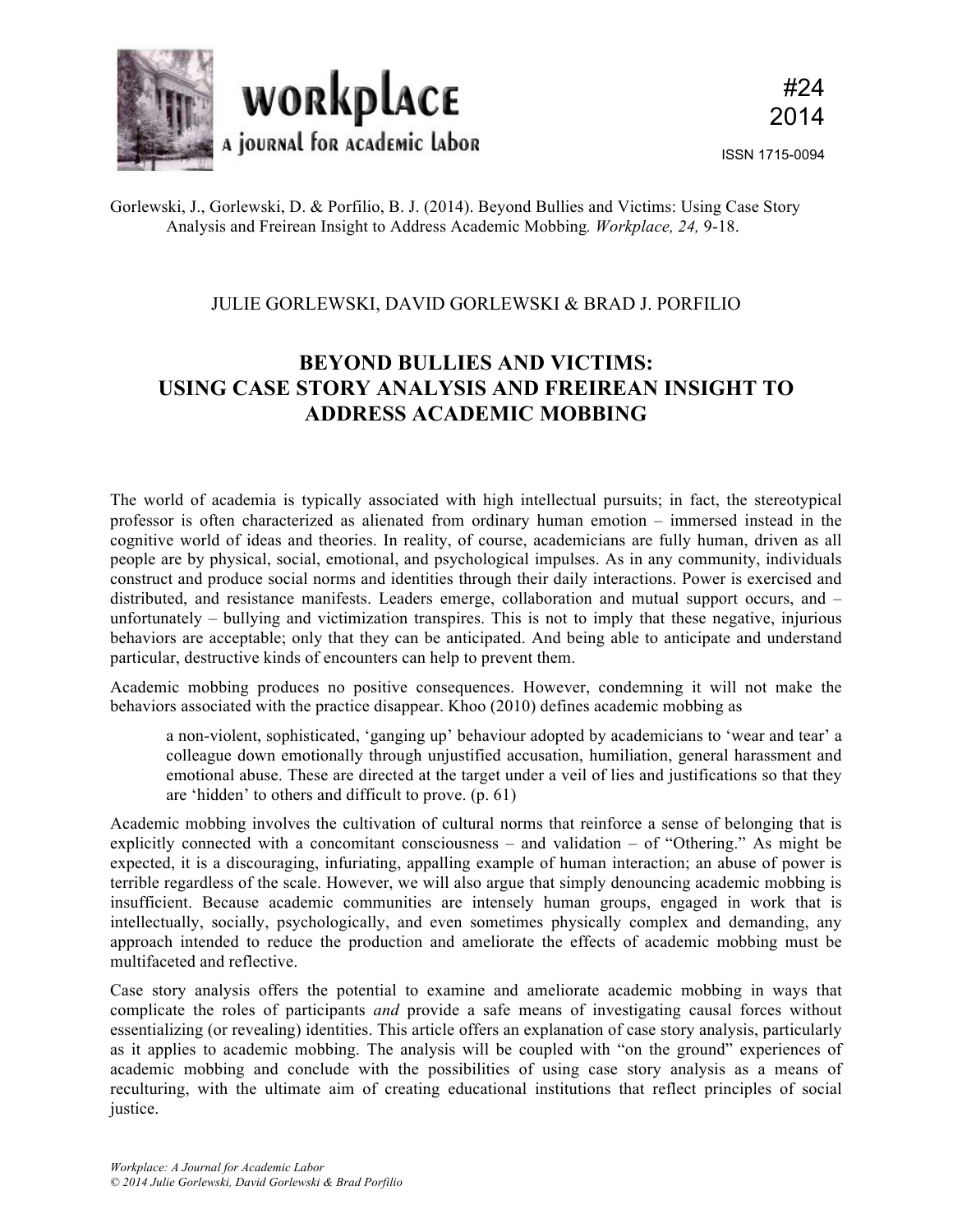Our approach to analyzing the phenomenon of academic mobbing is grounded in Freire's (1970, 1998a, 1998b) "pedagogy of freedom." To end victim-centered discourses surrounding academic mobbing, we argue critical scholars must lay bare the constitutive forces behind why academics engage in virulent behaviors to destroy or humiliate their colleague, leaving her or him "often scarred for life" (Westhues, 2006). In essence, we firmly recognize that social actors are conditioned by their socio-historical reality, but are unfinished agents who have the potential to critically understand and transform their world (Freire, cited in Benade, 2009). In this case, we are hopeful that through critical reflection and dialogue a new academic culture can be engendered to eradicate academic mobbing. The culture would prioritize diversity, freedom, justice, and love over ideals propelling the senseless 'Othering' of numerous faculty members across the globe, ideals that include greed, competition, individualism, and profitmaking.

#### **Academic Mobbing and Neoliberalism**

Academic mobbing, unlike individual bullying behaviors, is particularly pernicious: it is surreptitious, repetitive and, although generally initiated by individuals, it is reinforced and encouraged by colleagues. These features mean that, in a sense, academic mobbing is a self-fulfilling endeavor: weaknesses (real or spurious) are identified, exaggerated and magnified, realized and publicized. An additional characteristic of academic mobbing relates to the nature of its targets, who are singled out in order to sustain existing power structures. Bullies who engage in mobbing do so, in part, to avoid being overshadowed by a more accomplished, ethical coworker. Khoo (2010) elaborates:

Bullies use mobbing activities to hide their own weaknesses and incompetence. Targets selected are often intelligent, innovative high achievers, with good integrity and principles. Mobbing activities appear trivial and innocuous on its own but the frequency and pattern of their occurrence over a long period of time indicates an aggressive manipulation to "eliminate" the target. (p. 61)

Khoo emphasizes three critical aspects of academic mobbing. First, its targets tend to be exceptional in both achievement and integrity, and those who act ethically are less likely to expect others to be corrupt. Therefore, targets may not suspect that they are under attack until individuals, for any number of reasons, have established a mob. This relates to the second aspect, which is that mobbing involves frequent, systematic strikes that, in isolation, may appear trivial and harmless. Collectively, however, these actions are personally and professionally devastating. According to Westhues (2004), who examined over onehundred fifty academic mobbing cases in the U.S., Britain, and Austria, targets of academic mobbing often deal with petty harassment and formal sanctions from colleagues and administrators. Their academic lives are terminated through retirement, suicide, mental breakdown, or stress-induced cardiovascular disease (p. 34). The third aspect is the objective: academic mobbing is intended not only to harass, but to remove the target.

Khoo (2010) identifies several types of mobbing, which include attacks on a target's self-expression, social relations, reputation, professional life, and her or his physical and mental health. Khoo also delineates five phases associated with the mobbing:

#### **Phase 1 – Critical incident (Conflict phase)**

Target is accused of anything from making an insensitive remark to committing an unethical act. Whether real or perceived, these accusations give justification to the mobbers to take administrative actions against the target.

#### **Phase 2 – Mobbing and stigmatizing**

Phase 2 consists of aggressive acts and psychological assaults against the target with the intent to "get at a person" or punish him or her.… By this time more people have been co-opted into the mobbing process.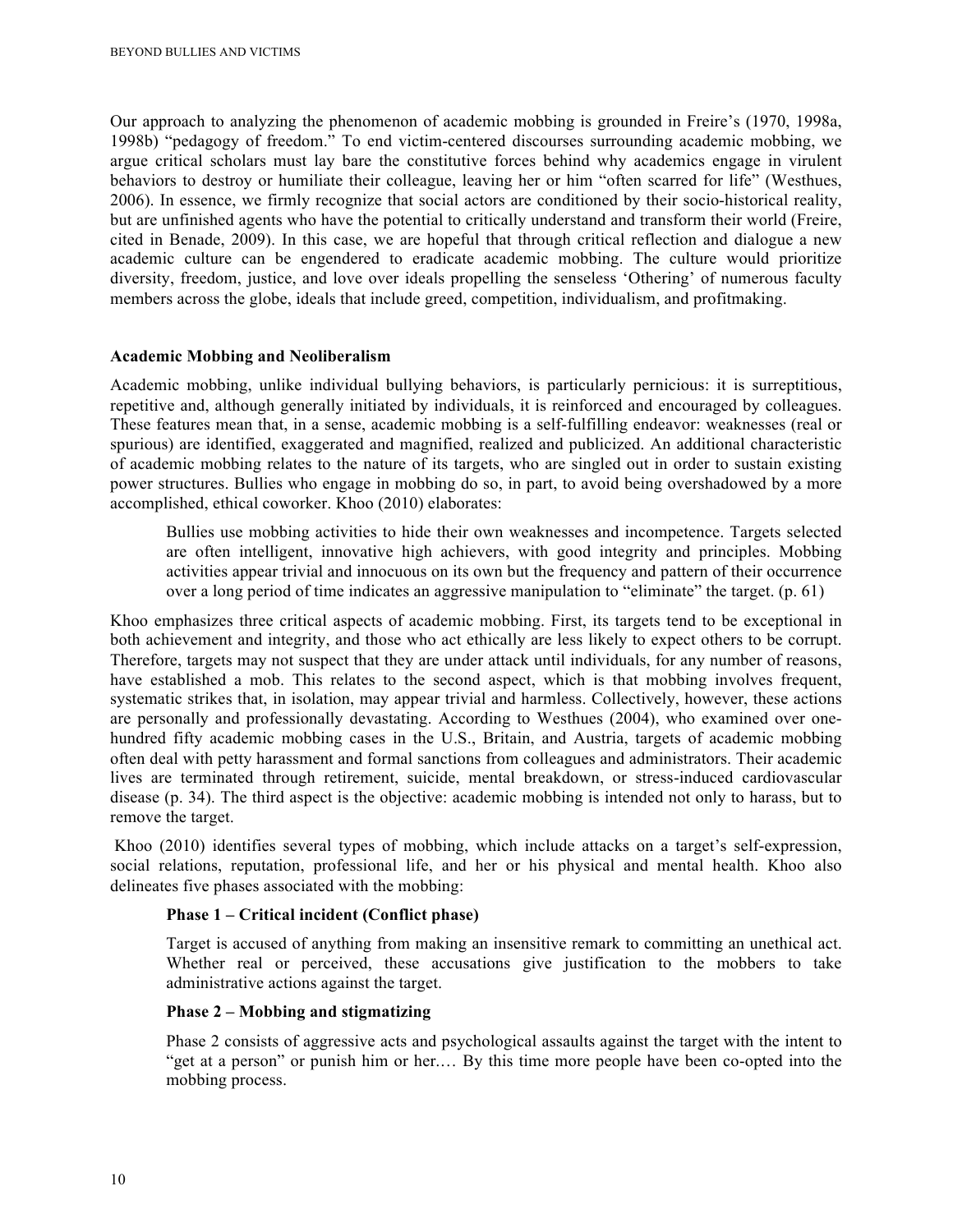#### **Phase 3 – Personnel management**

Phase 3 is the period in which administration seriously enters into the mobbing, usually after having ignored or minimized it in the earlier phases. Due to previous stigmatization, it is easier for administration to misjudge, place the blame on the target and to do something to "get rid of the problem" that is the mobbed person.…

#### **Phase 4 – Incorrect diagnosis**

Phase 4 is the period in which administration allies with the mobbers in the construction of the target as "difficult", "under extreme stress", or "mentally ill"…. This judgment can destroy the person's chances of gaining anything from vocational or occupational rehabilitation.

#### **Phase 5 – Expulsion**

Phase 5 is the expulsion phase in which the target is forced to leave the organization either by being dismissed or through constructive dismissal because working conditions are intolerable….Targets may find that they are completely expelled from the labour market, unable to find another job. (p. 63)

Finally, Khoo (2010) explains why academic environments are especially well-suited for these types of activities:

College and university campuses are common grounds for this non-violent, polite, sophisticated kind of academic mobbing culture. If professors aim to put a colleague down, a clever and effective strategy is to wear the target down emotionally by shunning, gossip, ridicule, bureaucratic hassles and withholding of deserved rewards. Women faculty members who are outspoken about ethical and unjust matters are usually the targets being mobbed. Their competence and professional success are perceived as threats by the bullies. (p. 61)

These behaviors are disturbing and hideous; however, they do not exist in a vacuum. Academic cultures are produced within larger societies: they shape, and are shaped by, local, national and global influences. If we consider dominant societies in the contemporary world, bullying behaviors may seem less anomalous and more "normal" or "ordinary" – perhaps even expected. As neoliberal policies and social philosophies intensify, their effects infiltrate macro and micro human interactions. Therefore, it may be useful to consider how neoliberalism, itself, reflects dominant colonial perspectives that thread through experiences of academic mobbing.

Neoliberalism should not be confused with the concept of social liberalism or progressivism. Rather, it represents a post-Depression resurgence of *economic* liberalism in which the workings of the so-called "invisible hand" of the free market are seen as the answer to all problems – social and economic (Gorlewski & Gorlewski, 2012). Neoliberal philosophies privilege four key tenets:

- 1. *The Rule of the Market* which liberates "free" enterprise from any bonds (regulations) imposed by the government no matter how much social damage this causes.
- 2. *Cutting Public Expenditures* for social services such as education and health care.
- 3. *Deregulation* of any policies, practices or laws that could diminish profits, including environmental protection and worker safety.
- 4. *Privatization* of state owned enterprises, goods, and services through sales to private investors
- 5. *Eliminating the Concept of "The Public Good" or "Community"* and replacing it with "individual responsibility." (Martinez & Garcia, 2000)

How do these tenets connect to academic bullying and mobbing? Neoliberalism honors and sustains competition over community. Individual gain – always defined in relation to lower achieving "others" – is promoted as the economic, moral, and social imperative. The discursive thrust of neoliberalism is dehumanizing, exploitive, and alienating. Systems of higher education in countries such as Australia, Canada, England, and the US have become "explicitly capitalist" over the past few decades with a chief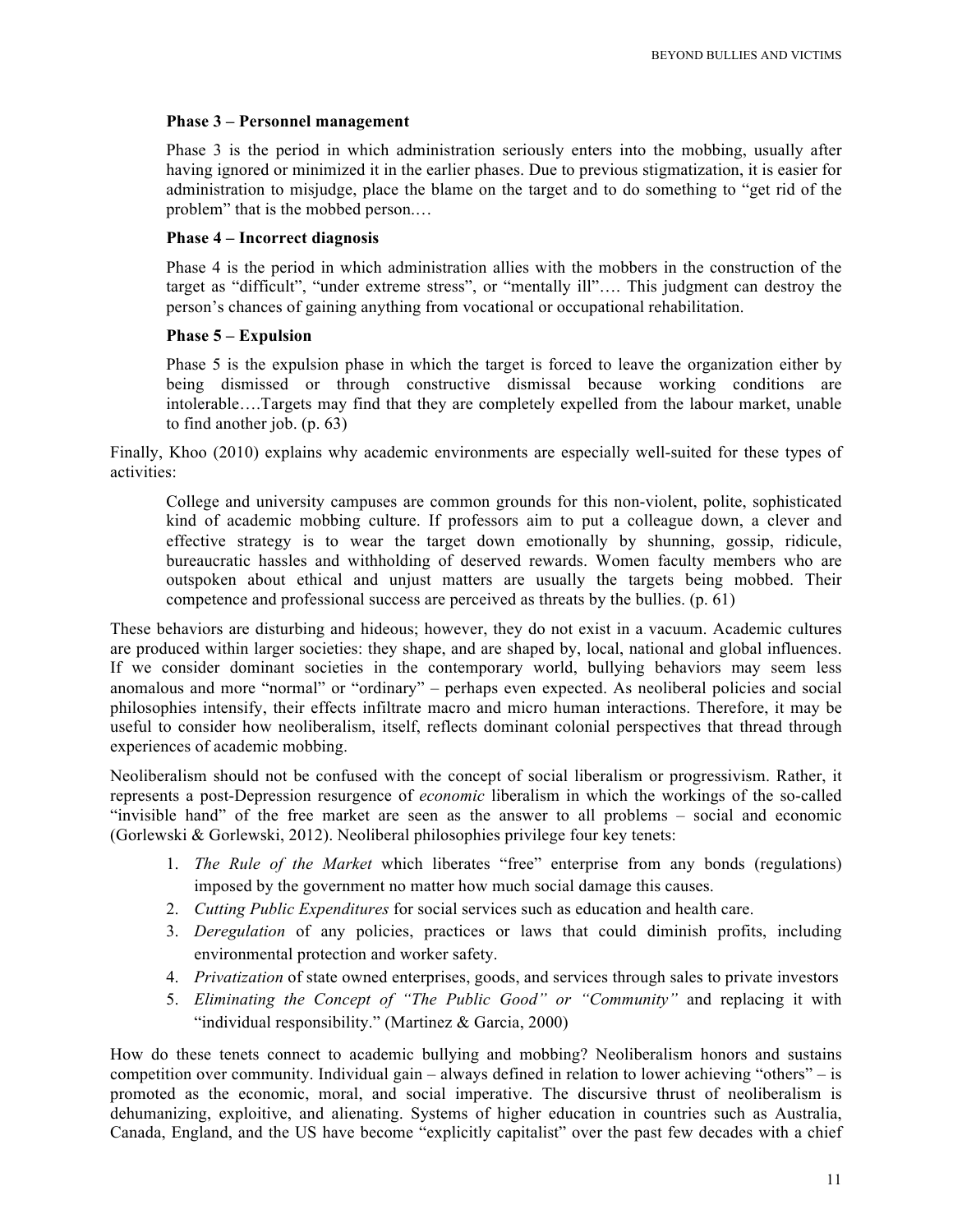focus on how to tap revenue streams, internal and external to the institutions (Touchman, 2011, p. 4). Since systems of education appear to be abandoning the prospect of being a chief force for "strengthening the imagination and expanding democratic public life" (Giroux, 2010), it is no coincidence that academic mobbing is becoming more pervasive and degenerative.

Mole (2007) argues that the neoliberalism cannot be reduced to a tidal wave of policies; its effects cannot be predicted nor can these effects be separated from the lived experiences of people. She explains that capitalism and labor deeply affect subjectivity, as capital is internalized and shaped by laboring subjects. With mobbing, of course, the question often becomes how *not* working or exclusion *from* work affects subjectivity. The production of subjectivity under neoliberal conditions, then, entails a close examination of how such subjectivities are formed "*outside* the institutions, but even more intensely ruled by their disciplinary logics" (Hardt & Negri 2000, pp. 331-332; Agamben, 1993).

Mole asserts that the neoliberal expansion of capitalism results in a sense of precariousness for workers. This precariousness is an important link between the economy and the daily experiences of workers because "economic risks radiate to encompass multiple aspects of daily biological life and how it should be managed" (p. 45). When workers comprehend their own disposability, competitive impulses are intensified. Therefore, they are more likely to act in ways that isolate colleagues through "suspicion, doubt and distrust" (2012, p. 49). Workers in a neoliberal context must adapt to the material and philosophical logic of their own realities, and often their "ambivalent, confusing, or disjointed work relationships become construed as mobbing" (p. 37). That is, as Dunn (2004) notes, "new forms of management shape not only performance of work, but also the kinds of persons that workers become" (p. 20). Roy (2012) describes the discursive shift that accompanied the rise of neoliberal capitalism:

Gradually, one particular imagination—a brittle, superficial pretence of tolerance and multiculturalism (that morphs into racism, rabid nationalism, ethnic chauvinism or war-mongering Islamophobia at a moment's notice) under the roof of a single, overarching, very unplural economic ideology—began to dominate the discourse. It did so to such an extent that it ceased to be perceived as an ideology at all. It became the default position, the natural way to be. It infiltrated normality, colonised ordinariness, and challenging it began to seem as absurd or as esoteric as challenging reality itself. From here it was a quick easy step to 'There is No Alternative'. (np)

Discursive and material realities of neoliberalism are interrelated. Economic precariousness, which affects the relationships of workers to their own labor, also permeates the relationships of workers to one another; and in workplaces that feature relative autonomy, such as in academia, mobbing can be initiated by almost any colleague.

### **Academic Mobbing – Case Story**

The education department of a small private college was in the midst of an unprecedented increase in student enrollment. An interesting set of circumstances enabled the education program to expand from a student body of about forty special education majors to just over a thousand students seeking a masters degree in areas such as English language arts, social studies, biology, chemistry, physics, mathematics, foreign language, and elementary education. The increase in enrollment occurred rapidly and the education department, which had at one time consisted of 6 faculty members, ballooned to 25 within a five-year span. Providing additional personnel for this growing department was a cadre of nearly a hundred adjunct instructors who came and went to meet the needs of the department. As a result of the growth in its tuition revenue, for several years the education department was referred to as the "cash cow" of the college.

The set of circumstances which led to this situation was simply a matter of supply and demand: A massive teacher shortage in a southern province of Canada (the result of teacher demographics and retirement incentives), coupled with a dearth of teacher colleges in that province, meant that teaching vacancies in all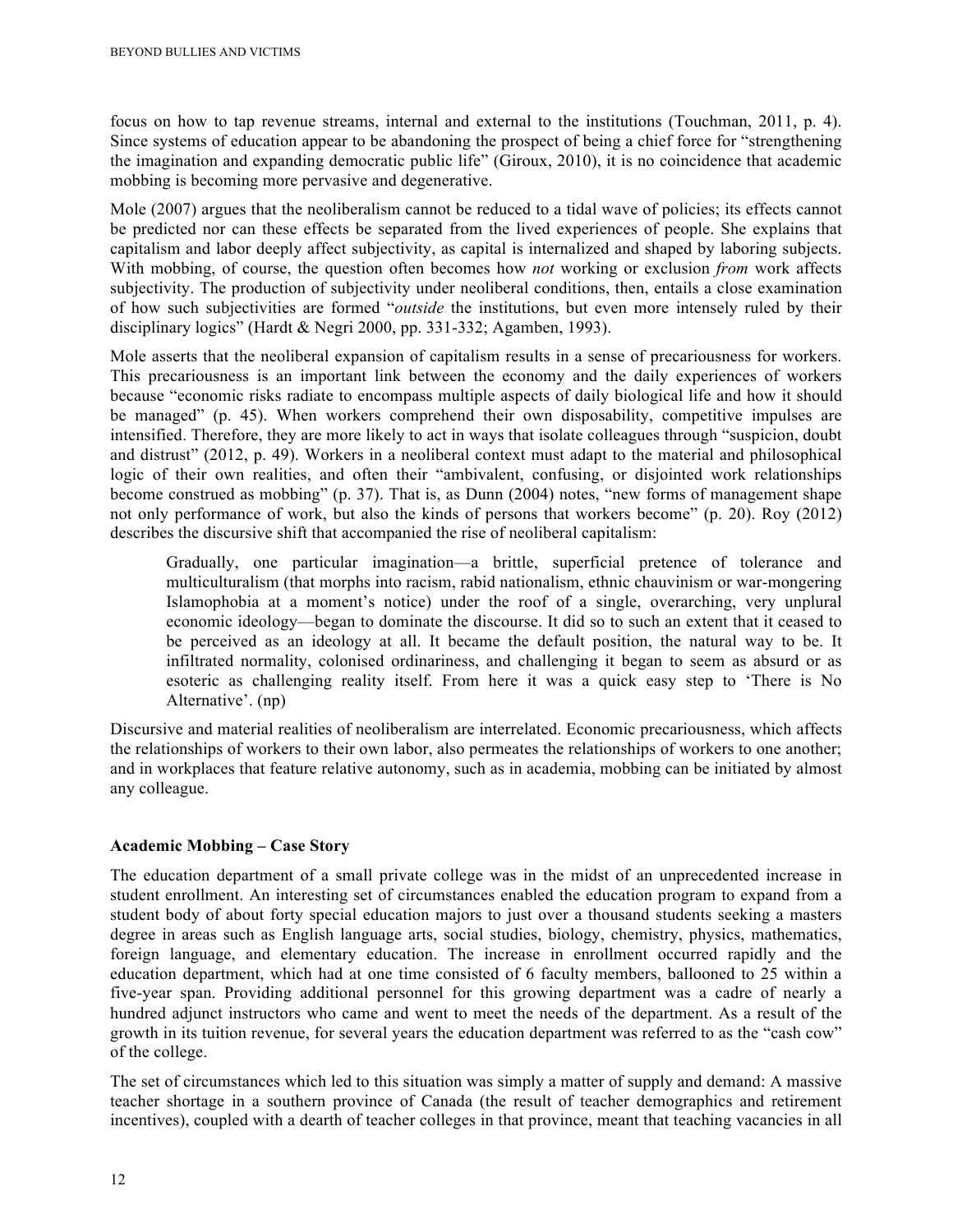content areas were plentiful. Located on the Canadian border, this private college was perfectly positioned  $-$  geographically and programmatically  $-$  to meet the demand; therefore, the additional enrollment consisted almost entirely of Canadian students.

As with all "booms," there came a "bust" and the college enrollment began to decrease sharply. It was at this point that the department decided to consider offering new programs which would appeal to, and draw, US students. Among those programs was a Masters in Literacy.

After gaining state approval for a Literacy program, the department conducted a national search for a fulltime faculty member to serve as the program's coordinator and instructor. As a condition of employment, the Literacy coordinator was to have full control of the program including budgeting, program development, personnel selection, and all aspects of program assessment, evaluation, and reporting.

Selected for this position was Dr. Asha Singh (a pseudonym), a native of India who had earned her PhD from, and was employed at, a prestigious midwestern university. Dr. Singh appeared to be an excellent choice for the position. She had extensive experience in Literacy program development, professional connections throughout the US, an impressive grant-writing and publication record, and, throughout the hiring process, she consistently provided insightful responses to interviewers' questions.

The reference check underscored the selection committee's perceptions: Dr. Singh was described as highly skilled, hardworking, and driven. Only one of the five references offered a veiled concern: that Dr. Singh, despite all of her positive qualities, was, perhaps, a bit too single-minded; a bit too goal-oriented. Overall, this last concern was interpreted by the selection committee as a positive feature, not a negative one.

Dr. Singh's first two years at the college were nothing less than a spectacular success. The Literacy program was up and running, enrollment in the program had increased from year one to year two, and Dr. Singh was given the "Faculty Achievement Award" for her contributions to the education department and the college. Her contract was renewed for another two years.

It should be noted that faculty members from underrepresented ethnic or racial groups – to this point – had not fared well in the college's education department. As the department had grown from 6 to 25 full-time faculty members, several of the new hires hailed from countries such as Ghana, Kenya, South Korea, and Burkina Faso. Two were Native Americans. Yet, not one lasted more than two years. Generally, those whose contracts were not extended were said to have had dismal student evaluations. But even before their contracts were terminated, faculty members from underrrepresented minority groups seemed invisible; they were hired and dismissed with such frequency that no one who remained seemed to care. The sheer number of students entering the program every semester, and the preponderance of adjunct instructors (not to mention average class sizes of 30), gave the overall program a sense of being just slightly out of control. Too many students, too many new faculty members, so many strange names and faces; it was just too much for the tenured (and long-serving) members of the department to internalize. As part of the accreditation process, plans were developed to provide staff development and assign a mentor for each new faculty, but these plans never materialized.

But as enrollment dwindled and full-time positions were eliminated, Dr. Singh became the sole remaining non-white (and foreign-born) instructor in the department. And in this context, she captured – quite suddenly it seemed – the attention of her tenured colleagues.

The "attention" manifested itself in several ways: The first indication of academic mobbing occurred during department meetings. When, as part of the aforementioned accreditation process, reports regarding department deficiencies were discussed, Dr. Singh would note that *her* program (the Literacy program) was already in compliance. She would go on to explain what she had done to meet the respective requirement, whether it was pre-assessing students, collecting writing samples, analyzing syllabi, developing comprehensive examinations, or recruiting new students. She would end her explanation with an offer to share what she was doing with any interested member of the department. Her offers were met with silence; a silence that did not seem to register with her. In short, whenever Dr. Singh spoke at a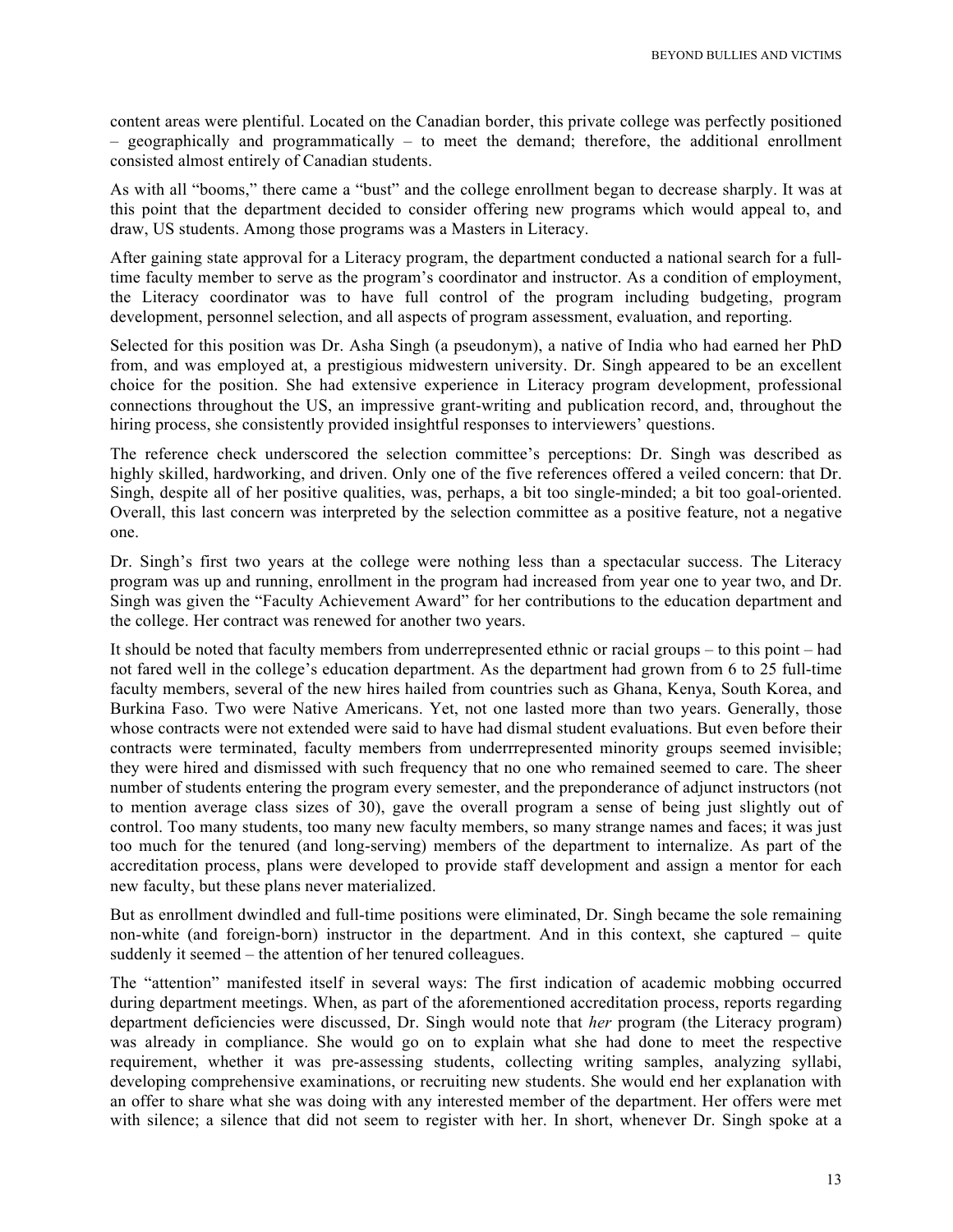department meeting, members always listened politely but never asked a question, never offered a comment, and never took her up on her offers to help.

It was also clear that Dr. Singh's Literacy program was seen as a "stand alone/stand apart" entity. Part of the problem was the complete lack of connection between the Literacy program and the rest of the education department. Dr. Singh, tapping into the local K-12 educational community, hired area reading specialists and administrators to teach in her program. Education department members were not asked to serve as instructors, further widening the gap between the department and the Literacy program. From the lack of response at the department meetings, coupled with the lack of faculty involvement in the Literacy program, two conclusions could be drawn: first, tenured department members didn't know much about that program; and second, they didn't *want* to know much about it either.

As Dr. Singh entered her third year of employment, she had developed a comprehensive Literacy program that included recruitment programs, orientation sessions for students and faculty, federal and state funding to offset the tuition costs, staff development opportunities for adjuncts and area K-12 teachers, and various celebrations of success. Though invitations to these events went out to everyone in the education department, tenured faculty were rarely, if ever, in attendance.

At the same time, Dr. Singh became involved in conflicts with several students whom, she believed, did not meet the standards she had set. The student "transgressions" varied: one student misinterpreted a question on the comprehensive examination and Dr. Singh made him rewrite the entire test; another asked for verbal guidance regarding internship guidelines and, rather than answer his questions, she repeatedly insisted that he read (and reread) the internship manual. The common verbal thread that ran through each student complaint was the phrase "With Dr. Singh, it's 'my way or the highway.'"

Dr. Singh's perspective on each of these issues was that attention to detail and problem-solving were essential skills for Literacy graduates and that the students involved were not exhibiting professional dispositions. These complaints eventually made their way to the office of the newly appointed vicepresident for academic affairs. He investigated the student grievances (which included one scathing letter outlining Dr. Singh's alleged inflexibility), met personally with Dr. Singh, and asked her to reconsider some of her decisions. Initially she refused, but after numerous conversations with her department chair (who had been on her selection committee), she relented.

Word of Dr. Singh's conflicts with students soon spread throughout the department. In a short period of time, she went from being ignored to becoming a focal point. Her comments at department meetings were now met with scowls, head-shaking, and dismissive comments. In addition, Dr. Singh, along with perhaps three other department members, tended to come late to the monthly meetings – sometimes by 10 or 15 minutes, sometimes by as much as an hour. One day, as the meeting was getting started, a sheet was passed around the room (gleefully – and ironically – generated by the tenured faculty member who had the previous year nominated Dr. Singh for the "Faculty Achievement Award") asking department members to guess the time of Dr. Singh's arrival. Since the meetings began at 10:00 am, department members listed their names on the paper along with the estimated late arrival time of Dr. Singh: 10:22? 10:35? 10:45? 11:02? No money was wagered, but there was always a level of restrained celebration when Dr. Singh – totally unaware of the "competition" – entered the room and the "winner" was determined. Another faculty member regularly penciled in Dr. Singh's name halfway through the agenda under the heading "Singh shows up."

Though it was irrefutable that Dr. Singh often arrived late to department meetings, it was also irrefutable that no other tardy member was ever targeted in this manner and that no one in a leadership position (either as department chair or by having status as tenured faculty) ever confronted her in this matter. Department members seemed more than content to allow her to arrive late and continue their competitive (and, apparently, entertaining) "guessing" game.

At the end of her third year, though she had two full years left on her contract, Dr. Singh was informed by the vice-president for academic affairs that he would not recommend her for her next renewal. Just prior to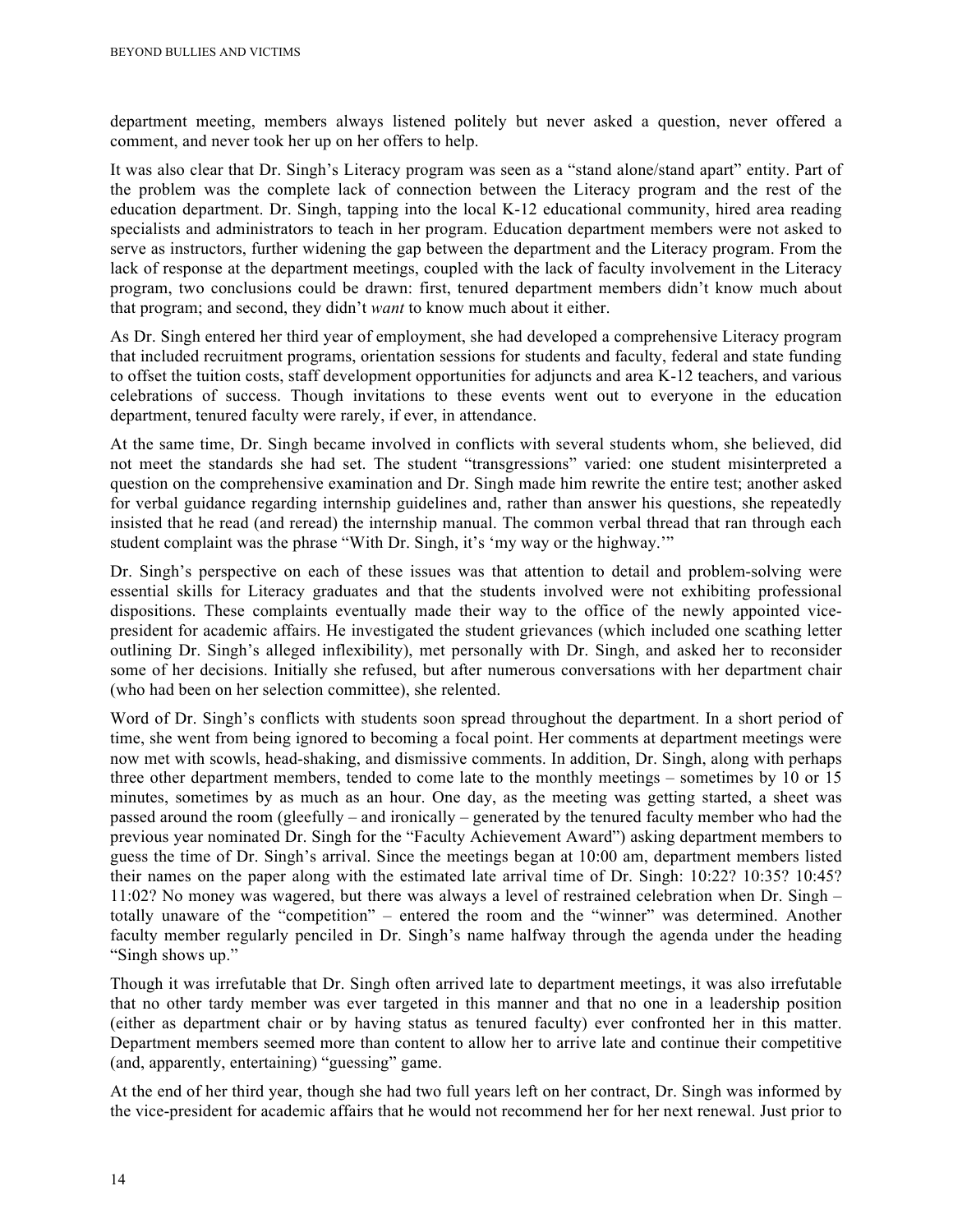this, in meetings with the department chair, the vice-president indicated that he thought "something was wrong" with Dr. Singh and that, perhaps, she "should see a doctor."

Within what seemed to be less than a year, Dr. Singh went from being a successful program developer and award-winning faculty member to becoming a social and professional outcast. The independence with which she worked ultimately worked against her as colleagues, students, and then the administration began to perceive her as an outlier who threatened the department and the institution.

#### **Case Story Analysis: Beyond Victim-Centered Perspectives**

As noted in the literature on the topic, the problem of academic mobbing cannot be resolved in any organization unless there is a focus on the underlying cultural contexts. The question, then, is "How does one focus on the underlying contexts?" Gorlewski and Gorlewski (2012) recommend the application of what they refer to as the ExPAND conceptual framework which enables members of an organization to analyze mobbing – or any problematic situation.

The ExPAND framework provides multiple lenses through which to analyze the mobbing situation. The deeper and more thorough analysis enhances the possibility of seeing the organization from a broader perspective and, as a result, the reculturing process can begin.

The letters in the ExPAND construct stand for the following: **Ex**plain the situation (much as was done with the case story above. That is, all facts should be presented as objectively as possible); consider and articulate the **P**erspectives of various participants (how does the mobbing situation look from the point of view of e.g., the victim, the department members, the students, the administration? etc.); determine under what **A**ssumptions the various participants are operating. In other words, consider the different belief systems that may drive the various perspectives; then, give some thought as to what information is missing; in other words, what's **N**ot there? Whether analyzing a case story or a real-life conflict, it is critically important to seek additional information. What would you like to know about the situation – knowledge that would enable you to have a better understanding of the mobbing? For example, are there eye witnesses who can corroborate certain events? Are there documents you wish you could see? Given the information gained from the analysis above, you might feel confident to take action. That is, what should you **D**o? This represents the fifth and final portion of the conceptual framework.

The analysis suggested above aims to offer revelatory and critical insights into the organization. It enables participants to "see" the organization in a different light and it offers an opportunity for organizational cultural change. Unless the organization understands its culture – and how it has contributed to the behaviors of its members – reculturing will never occur.

The culture of the education department portrayed in the case story had two distinct characteristics. First, an "old guard" mentality was pervasive and the expansion of the department from 6 members to 25 did not, in any way, diminish the power of the core 6. As tenured faculty (the *only* tenured faculty in the department), they saw themselves as impervious to any changes. They had, in the past, successfully eliminated junior faculty representing minority or marginalized peoples, underscoring what Khoo referred to as a consciousness and validation of "othering." Dr. Singh, the remaining minority in the department, represented a threat to the status quo by taking the lead in accreditation compliance, innovative staffing, and alternative funding. Second, the department had low expectations for faculty (in terms of publishing, community service and outreach, and conference participation). Though its members would disagree with that characterization, the fact was that the education department lagged far behind other departments in those categories. Dr. Singh's own accomplishments – in publishing, in reaching out to the local K-12 community, and through her conference presentations – set her apart from her colleagues. As Khoo posited, the perpetrators of academic mobbing used that weapon as a way to hide their own weaknesses and incompetence.

A thorough analysis of the case story reveals another, more subtle aspect – one worth pursuing; and that is the level of complicity exhibited by Dr. Singh. Though academic mobbing, like common middle school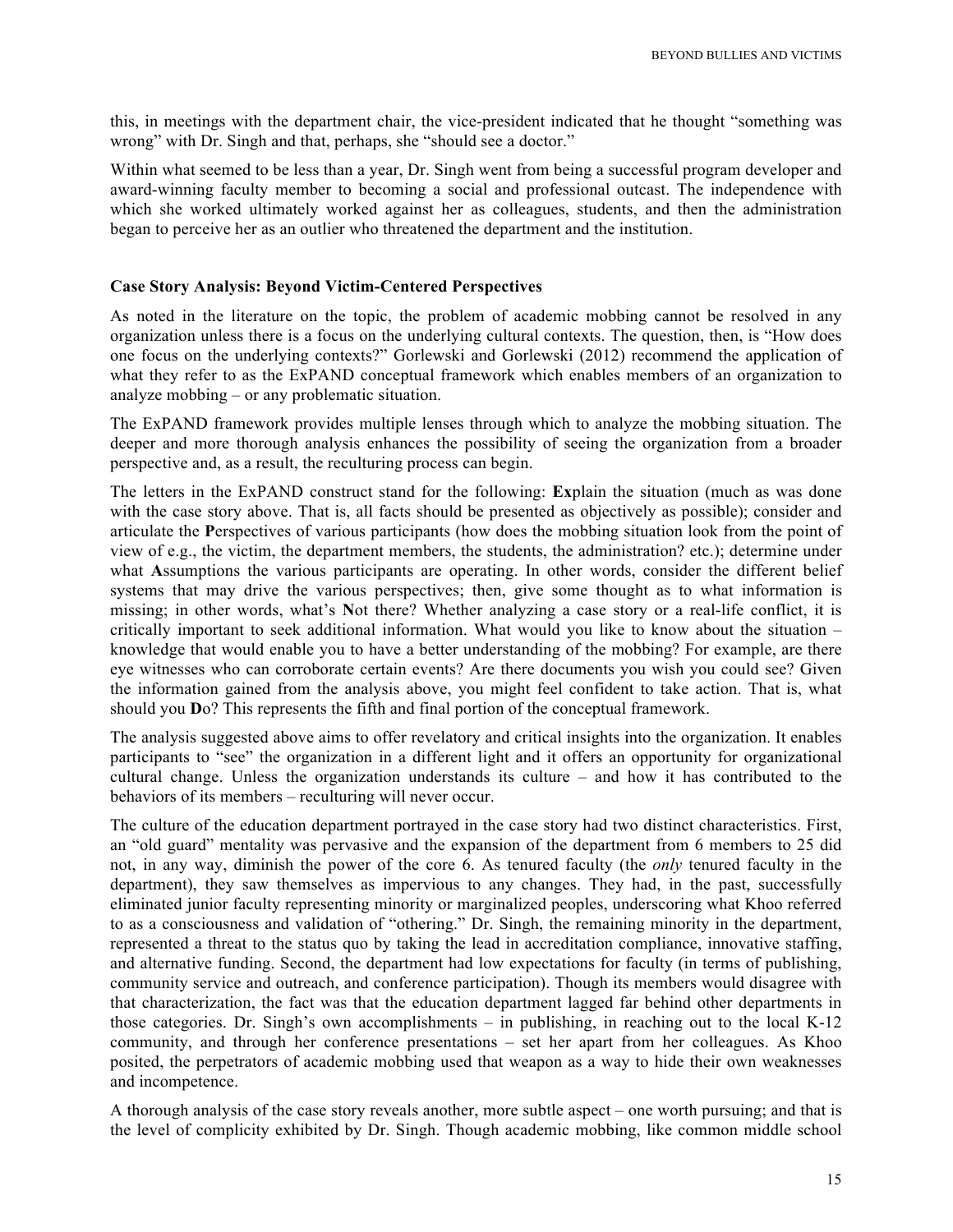bullying, must not be tolerated, there is ample evidence that Dr. Singh contributed, in part, to her situation. Operating independently, though commendable, has its downside. Mutual benefits might have occurred had Dr. Singh's colleagues been included in the Literacy program, yet no effort was made to reach out to them for advice, assistance or input. The lack of connection was two-way: as department members knew very little about the Literacy program, so did Dr. Singh exhibit very little interest in the regular education program. The lack of interest on Dr. Singh's part could have contributed to her absence or late arrivals to department meetings. From a purely practical standpoint, the matters being discussed at those meetings had virtually no impact on her program. The lack of mutual engagement was understandable and yet, ultimately, it made her vulnerable.

It is important, therefore, to avoid a purely either/or perspective in analyzing academic mobbing. Tuck (2009), in reference to issues of resistance and reproduction, explicates the problem of "dichotomized categories" (p. 420) by explaining what Lefebre (1991) calls the thirdspace

This is important because it more closely matches the experiences of people who, at different points in a single day, reproduce, resist, are complicit in, rage against, celebrate, throw up hands/fists/towels, and withdraw and participate in uneven social structures – that is, everybody. (p. 420)

Such an understanding embraces what Tuck honors as "complex personhood" (p. 420) and resists the urge to pursue a victim-centered analysis.

The five phases of mobbing, as posited by Khoo, reveal themselves in this story. Phase 1 (Critical incident) consisted of the series of conflicts Dr. Singh had with her students. These conflicts, as noted in the story, drew the attention of the vice-president for academic affairs and included a blistering letter written by a student to the college president. On the heels of this conflict came verbal complaints from other students (one could assume collusion here), and Dr. Singh was beginning to be seen as a problem. Phase 2 (Mobbing and stigmatizing) manifested when department members began "betting" on the exact time of Dr. Singh's predictably late arrival to department meetings. Her unprofessional behavior (tardiness) was not met with explicit advice from colleagues (or supervisors) to be prompt; rather, it was used by department members to amplify and underscore her deficiencies. It should also be noted that the department's dwindling student enrollment and the related decrease in staffing resulted in a sense of employment precariousness. Thus, the prevailing effects of neoliberalism helped fuel the second phase.

The third phase (Personnel management) occurred when the administration directed Dr. Singh to reconsider her rigid stance with the students who filed complaints. Despite these directives, Dr. Singh openly and explicitly maintained her belief that she was upholding program standards. That meeting cemented the administration's belief that Dr. Singh was the problem, not the students. This morphed into Phase 4 (Incorrect diagnosis) when the college's administration implied privately that Dr. Singh was ill and that she should seek professional help.

Phase 5 (Expulsion) came indirectly. Though Dr. Singh still had nearly two full years left on her contract, the college notified her that she would not be renewed after that period. This led Dr. Singh to seek and gain employment at another institution; after which, she resigned her position well before her termination date.

### **Final Thoughts: Eliminating Academic Mobbing through Critical Awareness, Case Studies and Imagination**

Although several researchers and senior scholars have generated important work in terms of providing indicators of when academic mobbing occurs (Keim & McDermott, 2010; Westhues, 2006), of highlighting key phases surrounding the mobbing process (Khoo, 2010), and of suggesting the best way to quell academic mobbing (Olsen, 2008), this essay demonstrates the salience of the educational community engaging in a Freirean (1993) reflexive process of taking inventory of how neoliberal capitalism is impacting the subjectivity of academics and how it inflicts emotional and professional harm on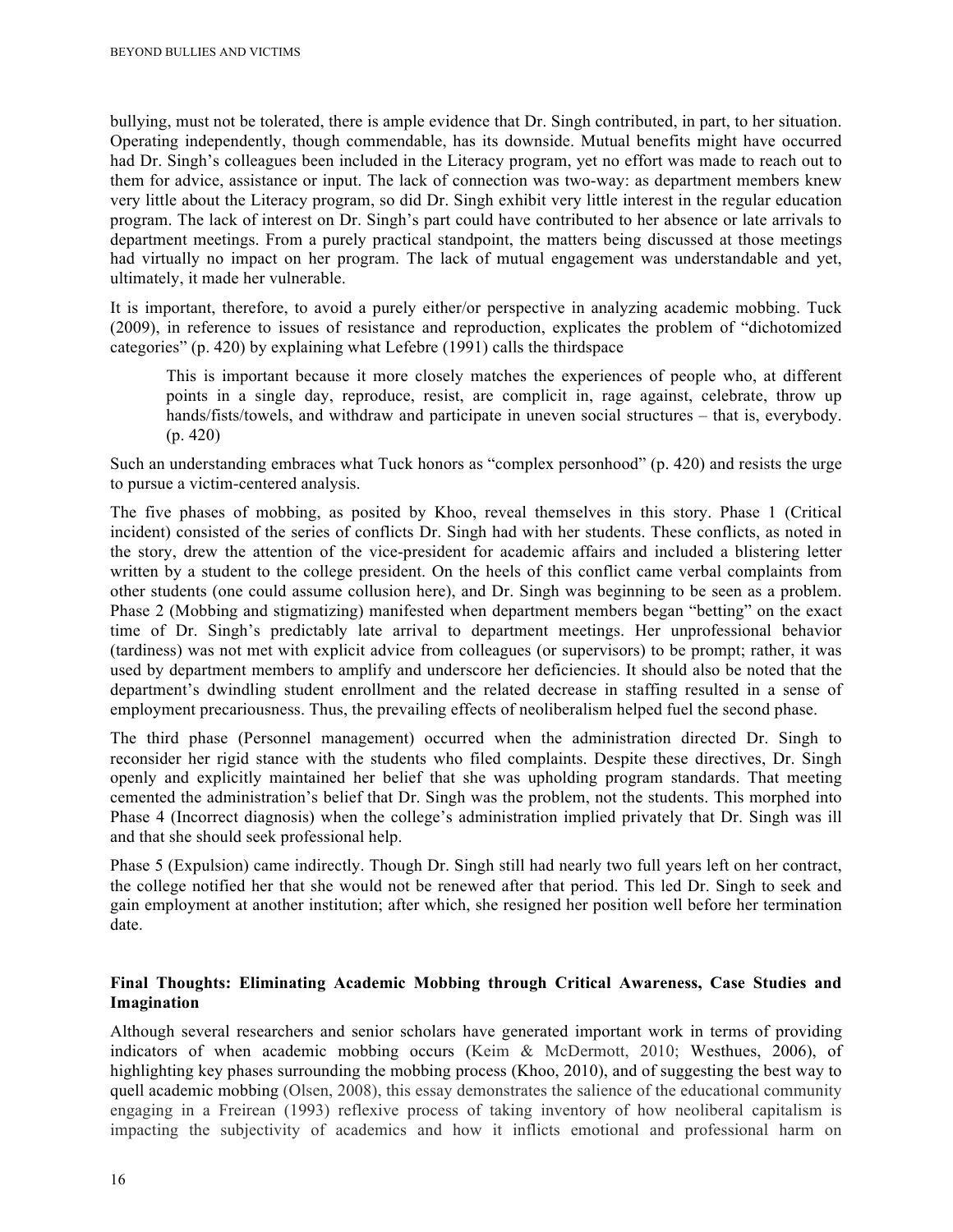unsuspecting colleagues. Case story analysis helps to reveal the complexity of how macro-structural forces merge with micro-cultural dynamics to fuel academic mobbing; and, it offers an alternative perspective to the victim-centered approach in addressing this social problem.

In addition to the analysis provided above, we believe critical scholars must explore how neoliberal forces in higher education, along with discursive forces outside of graduate seminars, are complicit in causing faculty to feel as though they are disposable. This often results in actions that have harmed colleagues personally and professionally – actions perpetrated just to garner support in the academy. Moreover, critical scholars must generate portraits of how they successfully invoked with their colleagues critical pedagogical case stories and studies surrounding bullying; and this includes administrators and graduate students (the latter hoping to eventually teach and conduct research in the academy). The pedagogical portraits should provide insights as to how they are able to position learners to understand how the economic structure, discursive systems, and unjust policies give rise to academic mobbing and how it is possible to effect dissent through and build movements to eradicate – or, at least minimize – this social problem. Pedagogies of the oppressed, of freedom, hope and dissent provide a tradition from which critical scholars can "dare teach" about bullying and mobbing and explore case stories such as that articulated here (Freire, 1970, 1998a, 1998b; McLaren, 1997; Steinberg, Kincheloe & McLaren, 1998).

Finally, the academic community must engage in the process of dreaming and imagining. Energy must be spent reflecting upon what steps are necessary to introduce contradictions and alternatives to ascendent models of higher education as a capitalist enterprise where many faculty members are led to believe that they are disposable, where they harm their colleagues to gain success, and where corporate leaders treat students as commodities in order to gain wealth and power. Clearly, there must emerge generative insight about providing a just or utopian vision for the academy where pedagogy is "a deeply civic, political and moral practice," where diversity is respected, and where the ideals of love, freedom, equity and justice flourish (Giroux, 2010).

### **Works Cited**

- Benade, L. (2009). *Linking Freire's pedagogy of freedom, the notion of an ethical teacher professionality, and the New Zealand curriculum*. Unpublished manuscript. Retrieved from http://www2.hawaii.edu/~pesaconf/zpdfs/18benade.pdf
- Freire, P. (1970). *Pedagogy of the oppressed.* London: Penguin Press.
- Freire, P. (1998a). *Pedagogy of freedom: Ethics, democracy and civic courage.* Lanham, Maryland, Rowman and Littlefield.
- Freire, P. (1998b). *Teachers as cultural workers: Letters to those who dare teach* (D. Macedo, D. Koike, & A. Oliveira, Trans.). Boulder, CO: Westview.
- Giroux, H.A. (2010, January 1). Rethinking education as the practice of freedom: Paulo Freire and the promise of critical pedagogy. *Truthout.* Retrieved from http://www.truthout.org/archive/item/87456:rethinking-education-as-the-practice-of-freedom-paulo-freire-and-thepromise-of-critical-pedagogy
- Gravois, J. (2006, April 14). Mob rule. *Chronicle of Higher Education*. Retrieved from http://chronicle.com/article/Mob-Rule/36004
- Gorlewski, J.A. & Gorlewski, D. A. (2012). *Making it real: Case stories for secondary students.* Boston: Sense Publishing, Inc.
- Khoo S. B. (1998). Academic mobbing: Hidden health hazard at workplace. *Malaysian Family Physician*. *5*(2), 61-67
- Keim, J., & McDermott, J.C. (2010). Mobbing: Workplace violence in the academy. *Education Forum*, *74*(2): 167-173.